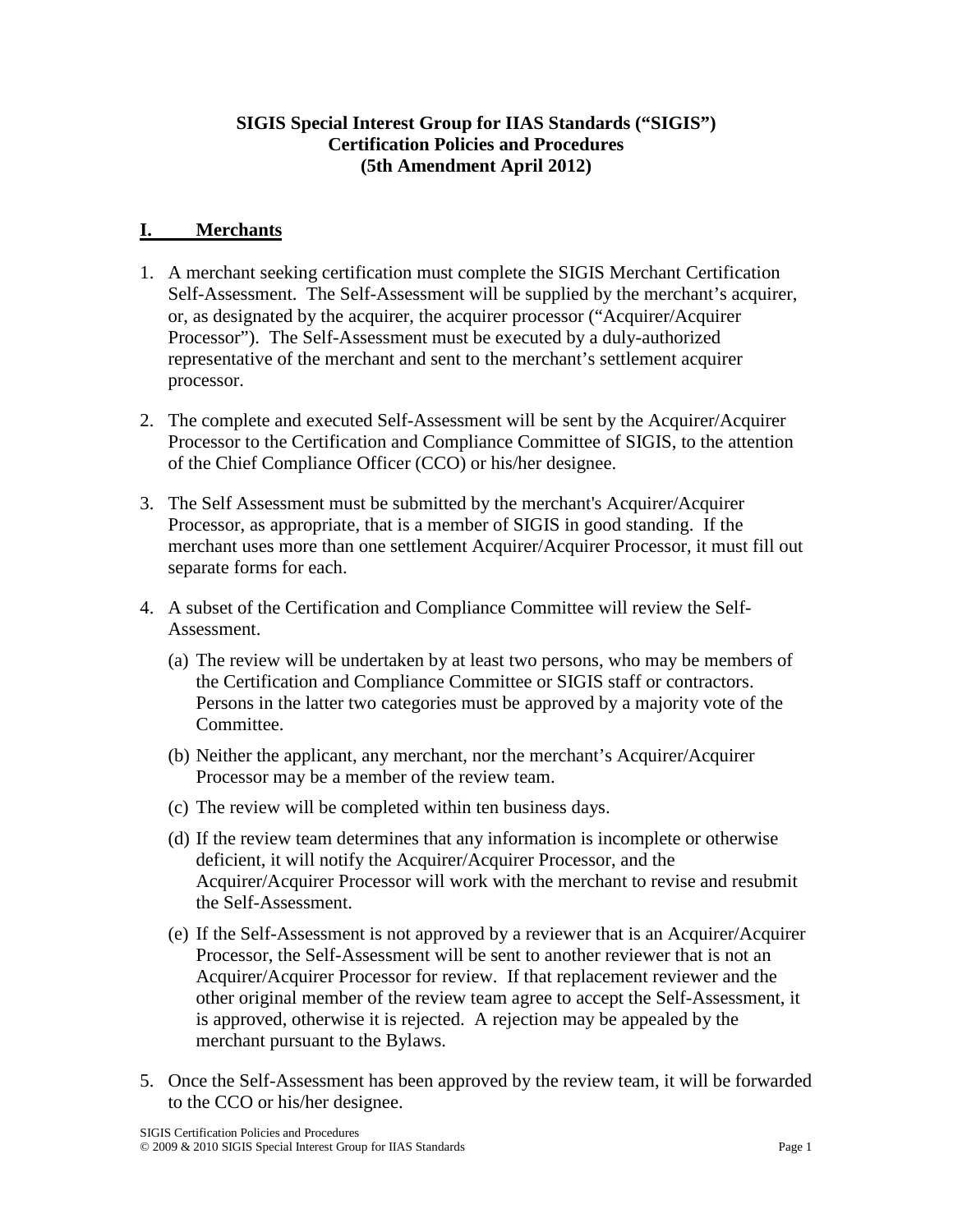- 6. The merchant will be considered fully certified for the addition/change covered by the Addendum once it has satisfied all of the following conditions:
	- (a) Self-Assessment is approved by SIGIS;
	- (b) Merchant has executed its Membership Agreement and Merchant has been notified that its membership has been approved by SIGIS; and
	- (c) Technical testing is conducted and the results are approved by the Acquirer/Acquirer Processor pursuant to Section I.8 below.
- 7. Upon satisfaction of the conditions (a) and (b) above, the CCO will notify the merchant and its Acquirer/Acquirer Processor.
- 8. Upon satisfaction of condition (c) above, the Acquirer/Acquirer Processor will notify SIGIS that testing is complete, such notification to include a production date (defined as the date by which at least 75% of merchant's store locations will be in production).
- 9. Upon satisfaction of all of conditions  $(a) (c)$  above, SIGIS will note in its records that the merchant has completed certification. The SIGIS web site will be updated to list the merchant as certified, with a scheduled production date also noted, within five business days.
- 10. In order to support proper transaction flow to issuer processors, upon satisfaction of all of conditions  $(a) - (c)$  above, the Acquirer/Acquirer Processor will follow all procedures published by the card networks required for SIGIS transaction control.
- 11. If a merchant uses an Acquirer/Acquirer Processor that is not a member of SIGIS pursuant to Section I.12, a compliance infraction by the merchant's Acquirer/Acquirer Processor will be attributed to the merchant.
- 12. The Acquirer/Acquirer Processor that performs system testing for certification, participates in transaction control, and through which the merchant sends its SIGISstandard transactions and its self-assessment must be a member of SIGIS. Notwithstanding the immediately foregoing sentence, the merchant is permitted to temporarily route transactions through a non-SIGIS member Acquirer/Acquirer Processor if necessary due to emergency conditions beyond the merchant's reasonable control. Emergency conditions which would warrant this waiver include, but are not limited to the following conditions:
	- (a) Vendor software issue that requires routing transactions to a different Acquirer/Acquirer Processor
	- (b) Disaster Recovery situation that requires alternate routing of transactions until processing can be restored to the original environment
	- (c) Regulatory, legislative or unavoidable legal requirement necessitating the routing of transactions to an alternate Acquirer/Acquirer Processor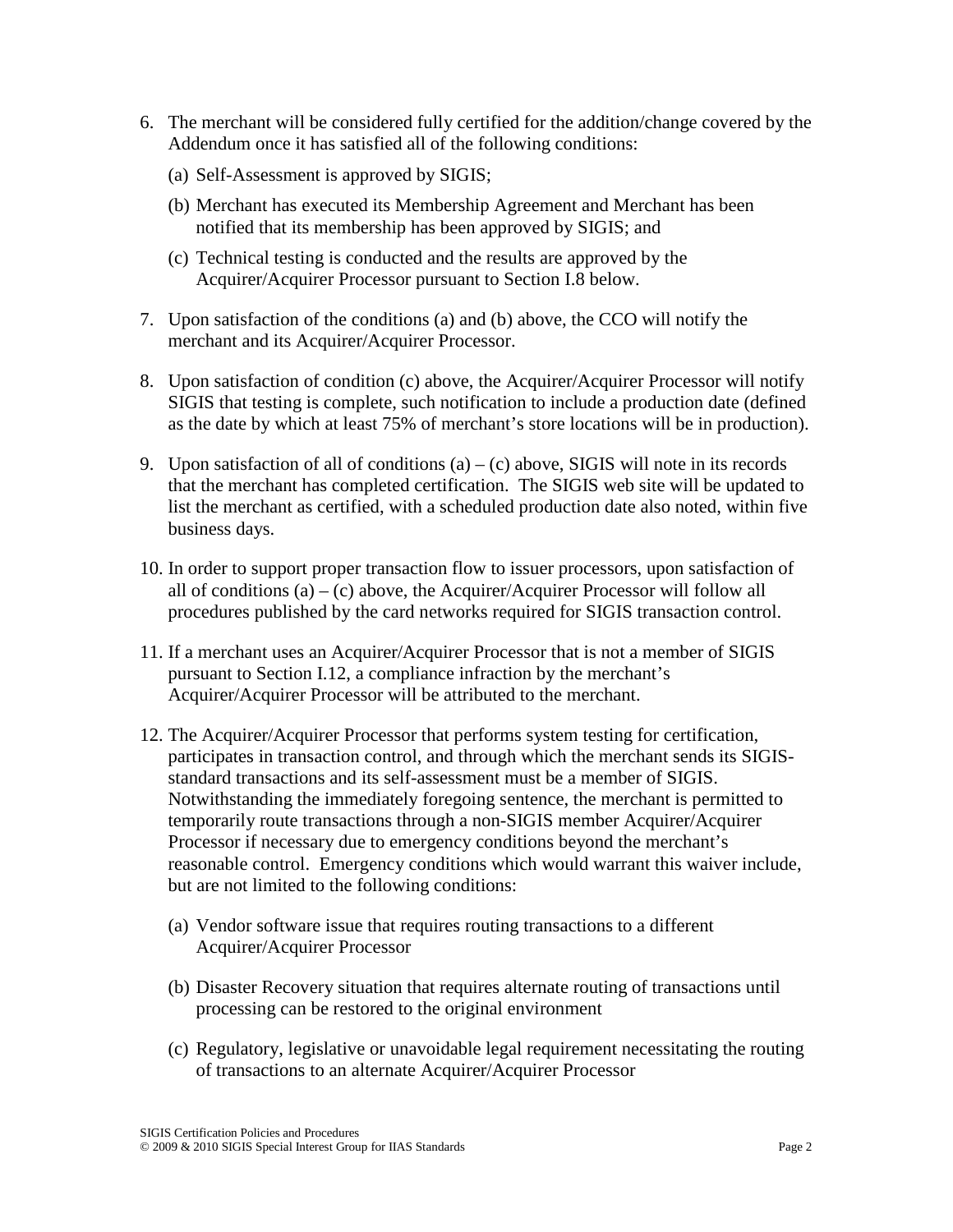(d) Withdrawal or termination of SIGIS membership of the merchant's Acquirer/Acquirer processor other than as a result of a compliance case against the Acquirer/Acquirer processor.

 In such cases, the merchant must notify SIGIS within three (3) business days of its temporary use of a non-member as well as when it resumes processing with a member Acquirer/Acquirer Processor. The merchant must resume processing with a member Acquirer/Acquirer Processor within 120 days, including re-certification if the merchant changes its Acquirer/Acquirer Processor.

13. If the merchant converts processing to a new Acquirer/Acquirer Processor on a longterm basis, the merchant must complete a new SIGIS Merchant Certification Self-Assessment that reflects the new Acquirer/Acquirer Processor. The self-assessment must be approved as provided in this policy, and the new Acquirer/Acquirer Processor must send notice of approval of technical testing to SIGIS as required by this policy.

# **II. Merchant Addendums**

- 1. As standards change, SIGIS may create optional or mandatory Addendums to certifications to cover changes/additions to the standard. The purpose of these Addendum's is to simplify the process so that a certified merchant does not have to complete a full certification form for the sole purpose of being certified for the changes/additions to the standard. Only merchants already certified may use the addendum. The addendum is acquirer / certification specific and will need to be completed for each existing certification that needs to be amended. To clarify, if a merchant is seeking a new certification / acquirer combination, they must use the full form.
- 2. A merchant seeking certification for changes/additions must complete the appropriate SIGIS Merchant Certification Self-Assessment Addendum.
- 3. The complete and executed Self-Assessment Addendum will be sent by the Merchant to the Certification and Compliance Committee of SIGIS, to the attention of the Chief Compliance Officer (CCO) or his/her designee.
- 4. A subset of the Certification and Compliance Committee will review the Self-Assessment.
	- a. The review will be undertaken by at least two persons, who may be members of the Certification and Compliance Committee or SIGIS staff or contractors. Persons in the latter two categories must be approved by a majority vote of the Committee.
	- b. Neither the applicant, any merchant nor the merchant's Acquirer/Acquirer Processor may be a member of the review team.
	- c. The review will be completed within ten business days.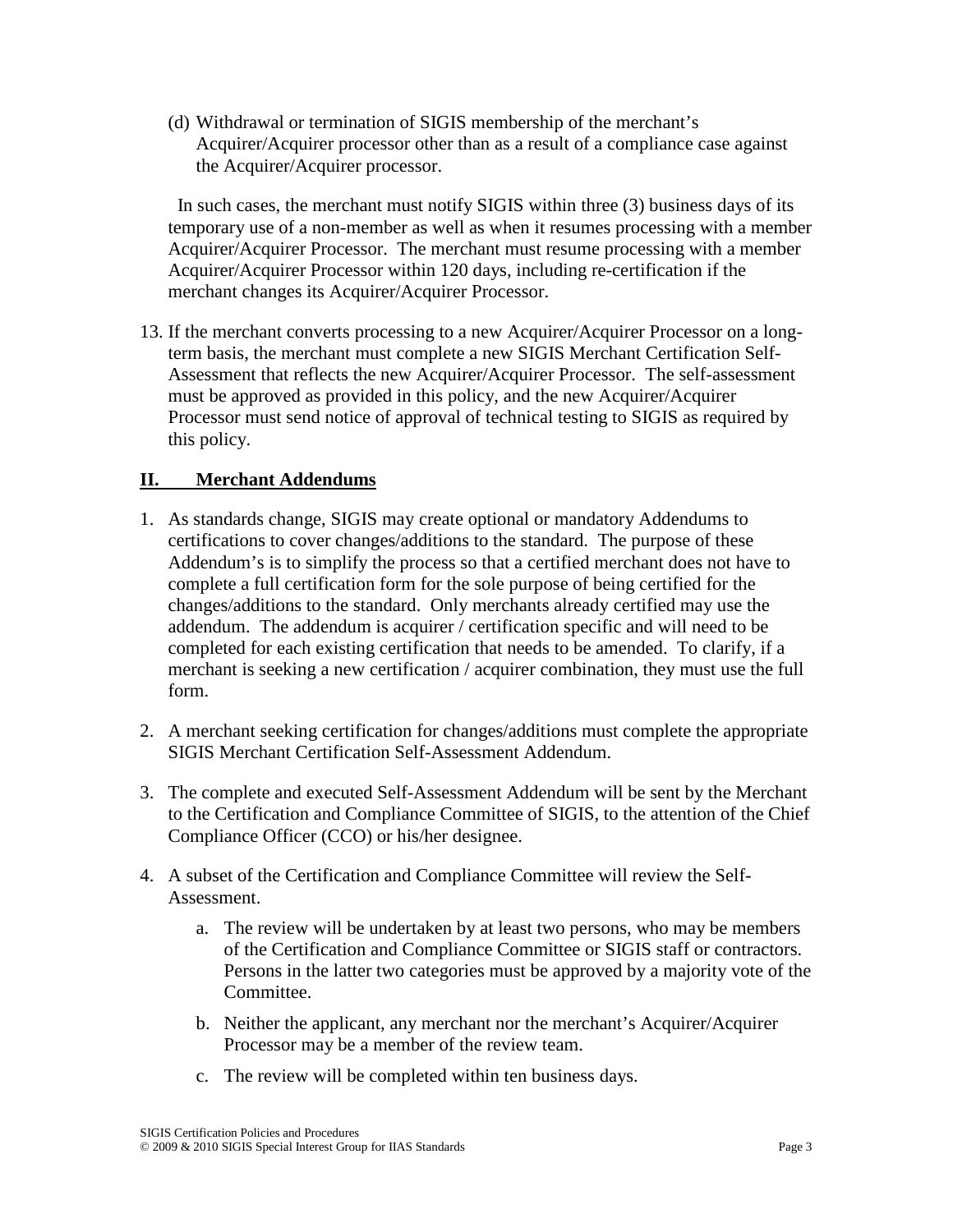- d. If the review team determines that any information is incomplete or otherwise deficient, it will notify the Merchant.
- e. If the Self-Assessment is not approved by a reviewer that is an Acquirer/Acquirer Processor, the Self-Assessment will be sent to another reviewer that is not an Acquirer/Acquirer Processor for review. If that replacement reviewer and the other original member of the review team agree to accept the Self-Assessment, it is approved, otherwise it is rejected. A rejection may be appealed by the merchant pursuant to the Bylaws.
- 5. Once the Self-Assessment has been approved by the review team, it will be forwarded to the CCO or his/her designee.
- 6. The merchant will be considered fully certified for the addition/change covered by the Addendum once it has satisfied both of the following conditions:
	- a. Self-Assessment is approved by SIGIS;
	- b. Technical testing is conducted and the results are approved by the Acquirer/Acquirer Processor pursuant to Section I.8 below.
- 7. Upon satisfaction of conditions (6a) above, the CCO will notify the merchant and its Acquirer/Acquirer Processor.
- 8. Upon satisfaction of condition (6b) above, the Acquirer/Acquirer Processor will notify SIGIS that testing is complete, such notification to include a production date (defined as the date by which at least 75% of merchant's store locations will be in production).
- 9. Upon satisfaction of both of conditions (6a) and (6b) above, SIGIS will note in its records that the merchant has completed certification. The SIGIS web site will be updated to list the merchant as certified, with a scheduled production date also noted, within five business days.
- 10. In order to support proper transaction flow to issuer processors, upon satisfaction of both of conditions (6a) and (6b) above, the Acquirer/Acquirer Processor will follow all procedures published by the card networks required for SIGIS transaction control.

# **III. Alternative Process for Qualified Merchants Using a Third-Party Servicer**

- 1. Merchants outsourcing the majority of their IIAS processes to a Third Party Servicer (TPS) may take advantage of an alternative certification process. A TPS is defined under Section III below and entitled "Third Party Servicers".
- 2. The merchant's TPS must be certified as set forth below by SIGIS for the specific solution used by the merchant in order for the merchant to become certified under this process. If not certified, the merchant may seek certification using the standard Merchant Certification Self Assessment described in Section I.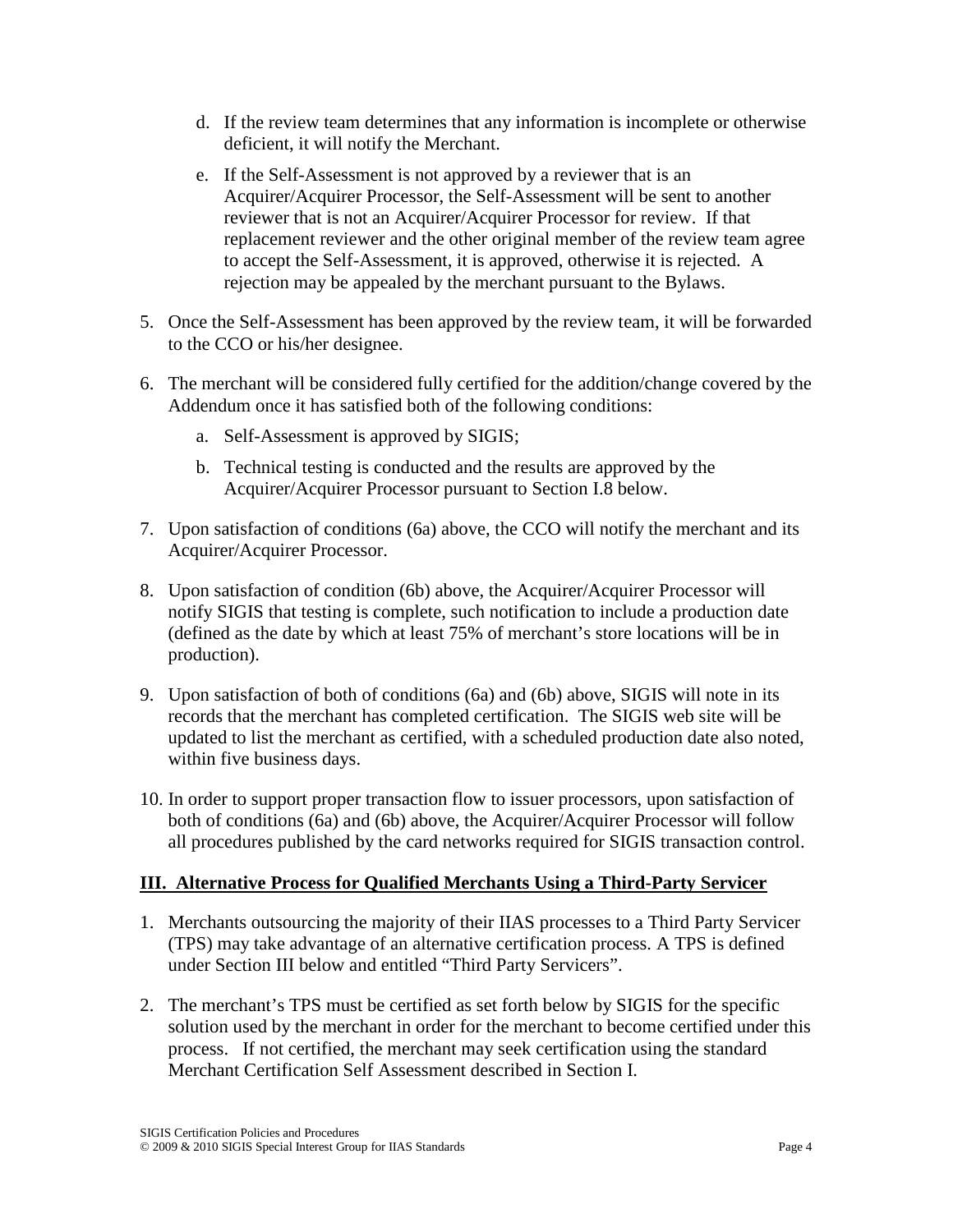- 3. Once the TPS has received notification from SIGIS that it has been certified by SIGIS, the TPS then facilitates submission of the TPS Client Merchant Self-Assessment ("SA") for its client merchants. The primary process for certification is electronic, with a secondary paper process to be used in exceptional circumstances, as follows:
	- a. Electronic Process:
		- i. The TPS notifies its clients that they can access the TPS merchant SA on-line.
		- ii. The client merchant fills in the self-assessment.
		- iii. The TPS reviews and approves the merchant SA.
		- iv. The Acquirer/Acquirer Processor attests to the merchant SA.
		- v. SIGIS is notified and the SA is fully approved.
	- b. Paper Process:
		- i. The TPS forwards a copy of the SA to its clients that are using the product/service specified in the SA and have a relationship with the designated Acquirer/Acquirer Processor.
		- ii. The TPS must require that its clients return the SA to the TPS. The TPS reviews the information for accuracy and completeness. The TPS also ensures that the SA is signed by an authorized signatory of the merchant. The TPS signs the SA.
		- iii. The TPS forwards the signed SA to the merchant's Acquirer/Acquirer Processor.
		- iv. The Acquirer/Acquirer Processor forwards the SA to SIGIS for review and approval.

No SAs will be accepted by SIGIS until the TPS has been certified by SIGIS pursuant to Section III.

- 4. The SA will be reviewed according to the procedures set forth in Section I.4 above until such time as the review and approval process is automated in a manner approved by the Board.
- 5. The merchant is deemed to be certified when its SA has been approved by SIGIS and it is a SIGIS member in good standing, with dues fully paid.
- 6. The provisions of Sections I.5, I.7, and I.9 through I.12 above shall also apply to merchants using this alternative process, with the exception that acquirer testing as described in Section I.6 (c) above is not required, and therefore any reference to such does not apply to merchants using this alternative process.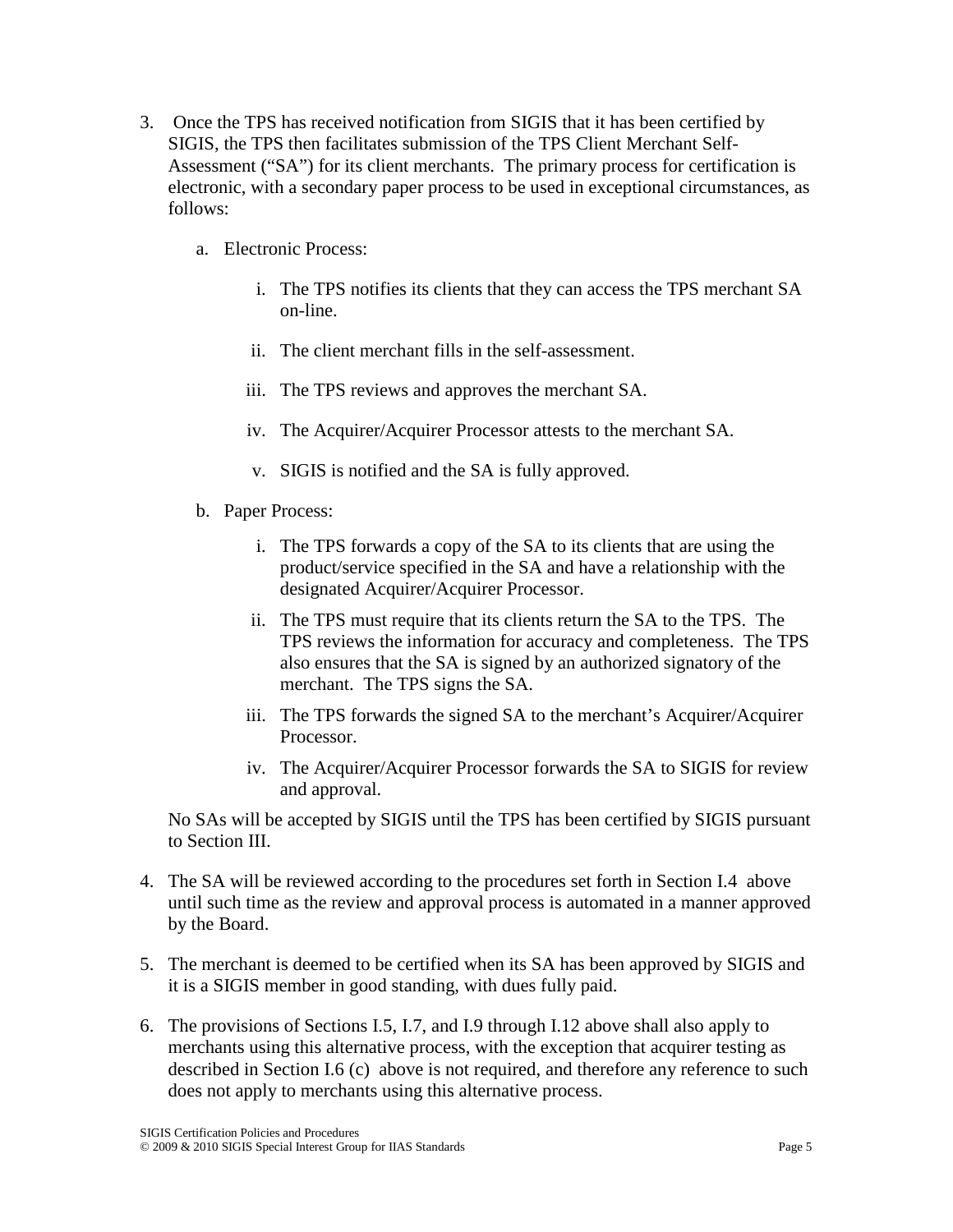- 7. Because the merchant is outsourcing a significant amount of its processes to the TPS, and because the merchant's individual certification only covers those processes that it does not outsource to the TPS, the merchant's certification is dependent upon the certification of its TPS. For that reason, if the merchant's TPS has its certification suspended or revoked as the result of a compliance case against the TPS, the merchant's certification will also be suspended for so long as its TPS is not certified. In the case of withdrawal or termination of the TPS's SIGIS membership for reasons other than a compliance case, the merchant will remain certified for 120 days. Prior to the end of this 120 day period, the merchant must complete a new SIGIS certification, either with a different certified TPS or directly through use of the longform self-assessment process, in order to remain certified by SIGIS.
- 8. If the merchant changes its TPS, the merchant must become certified through its new TPS in order to remain certified by SIGIS.

# **IV. Third-Party Servicers**

1. Third-Party Servicers are entities to which merchants outsource a significant portion of their IIAS processes. A TPS is defined as a company that develops and operates inventory management and point-of-sale (POS) systems for retailer clients. A TPS may be a retailer, a POS software vendor or a company that provides third party services to retailers that sells prescription/Rx and over-the-counter Qualified Healthcare Products.

The key requirement for a company to qualify as a Third Party Servicer for purposes of SIGIS Merchant Self-Assessments is that the company provides and operates **all** of the following services/systems on behalf of its retailer clients:

- Inventory management,
- Cash register/POS transaction processing,
- Payment card processing, and
- Data retention/storage (can be supported by TPS systems/services or merchant as long as the SIGIS retention requirements are met).

The TPS must have an established relationship with an acquiring processor for purposes of certifying the POS and payment card processing. A company that develops software for merchant clients that allows the merchant to make changes that will affect IIAS processing after the software is installed will not be eligible to fill out this form. In this case, the merchant must complete a SIGIS Merchant Self-Assessment Form as described in Section I above.

2. A TPS seeking certification must complete a SIGIS Third Party Servicer (TPS) Self-Assessment. The TPS will send the Self-Assessment to the Acquirer/Acquirer Processor who will forward the form to SIGIS.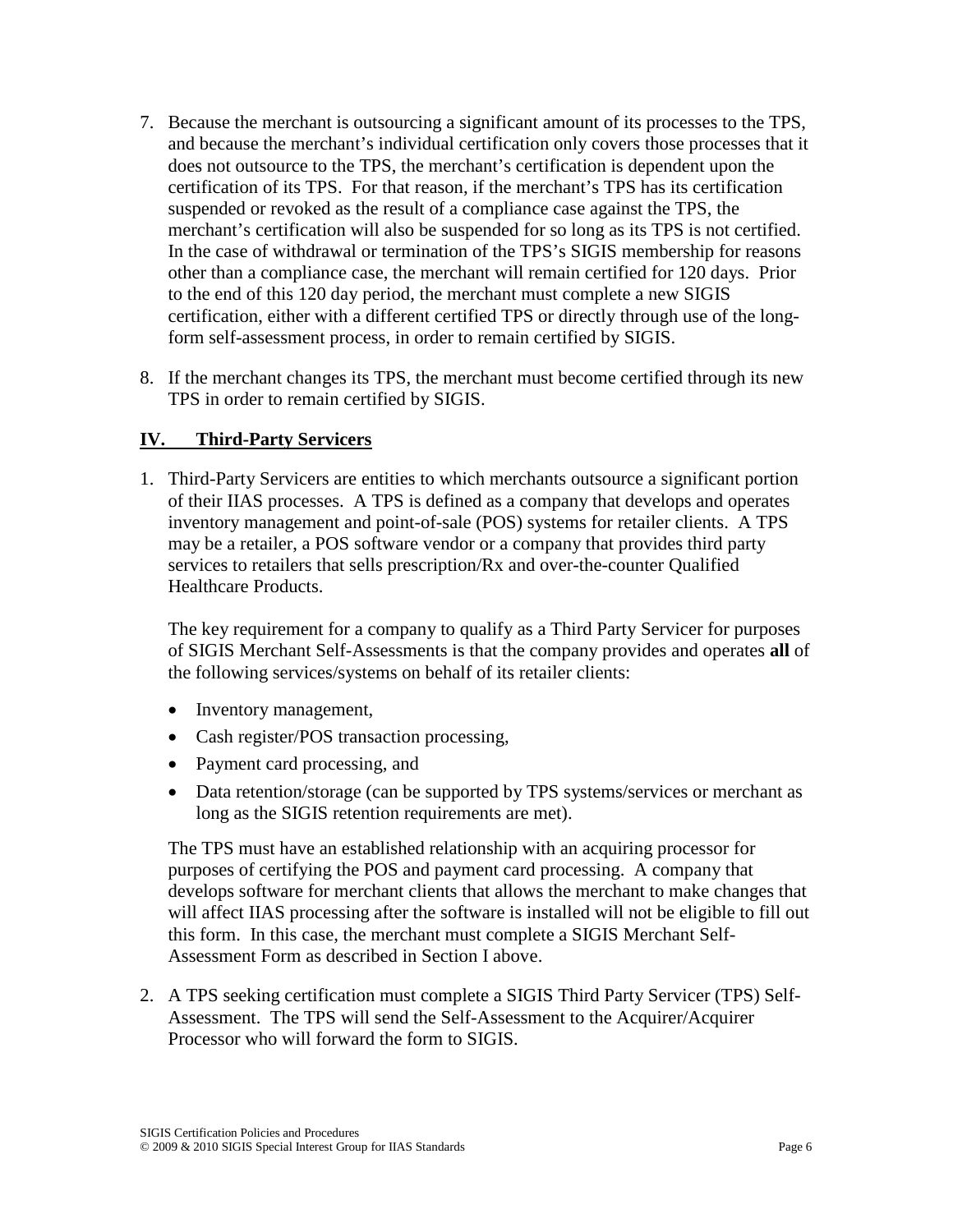- 3. If the TPS's merchant customers use more than one settlement Acquirer/Acquirer Processor and/or provide more than one software solution, it must fill out separate forms for each such Acquirer/Acquirer Processor / software solution.
- 4. A subset of the Certification and Compliance Committee will review the Self-Assessment.
	- a. The review will be undertaken by at least two persons, who may be members of the Certification and Compliance Committee or SIGIS staff or contractors. Persons in the latter two categories must be approved by a majority vote of the Committee..
	- b. Neither the applicant, any merchant nor the TPS merchant's Acquirer/Acquirer Processor may be a member of the review team.
	- c. The review will be completed within ten business days.
	- d. If the review team determines that any information is incomplete or otherwise deficient, it will notify the TPS, and the TPS will revise and resubmit the Self-Assessment.
	- e. If the Self-Assessment is not approved by a reviewer that is an Acquirer/Acquirer Processor, the Self-Assessment will be sent to another reviewer that is not an Acquirer/Acquirer Processor for review. If that replacement reviewer and the other original member of the review team agree to accept the Self-Assessment, it is approved, otherwise it is rejected. A rejection may be appealed by the TPS pursuant to the Bylaws.
- 5. Once the Self-Assessment has been approved by the review team, it will be forwarded to the CCO or his/her designee.
- 6. The TPS will be considered fully certified once it has satisfied all of the following conditions:
	- a. Self-Assessment is approved by SIGIS;
	- b. TPS has executed its Membership Agreement and has been notified that its membership has been approved by SIGIS, and has paid its membership fees; and
	- c. Technical testing is conducted and results are approved by the Acquirer/Acquirer Processor pursuant to Section III.8 below.
- 7. Upon satisfaction of the conditions (a) and (b) above, SIGIS will notify the TPS and the Acquirer/Acquirer Processor.
- 8. Upon satisfaction of condition (c) above, the Acquirer/Acquirer Processor will notify SIGIS that testing is complete

### **V. Networks**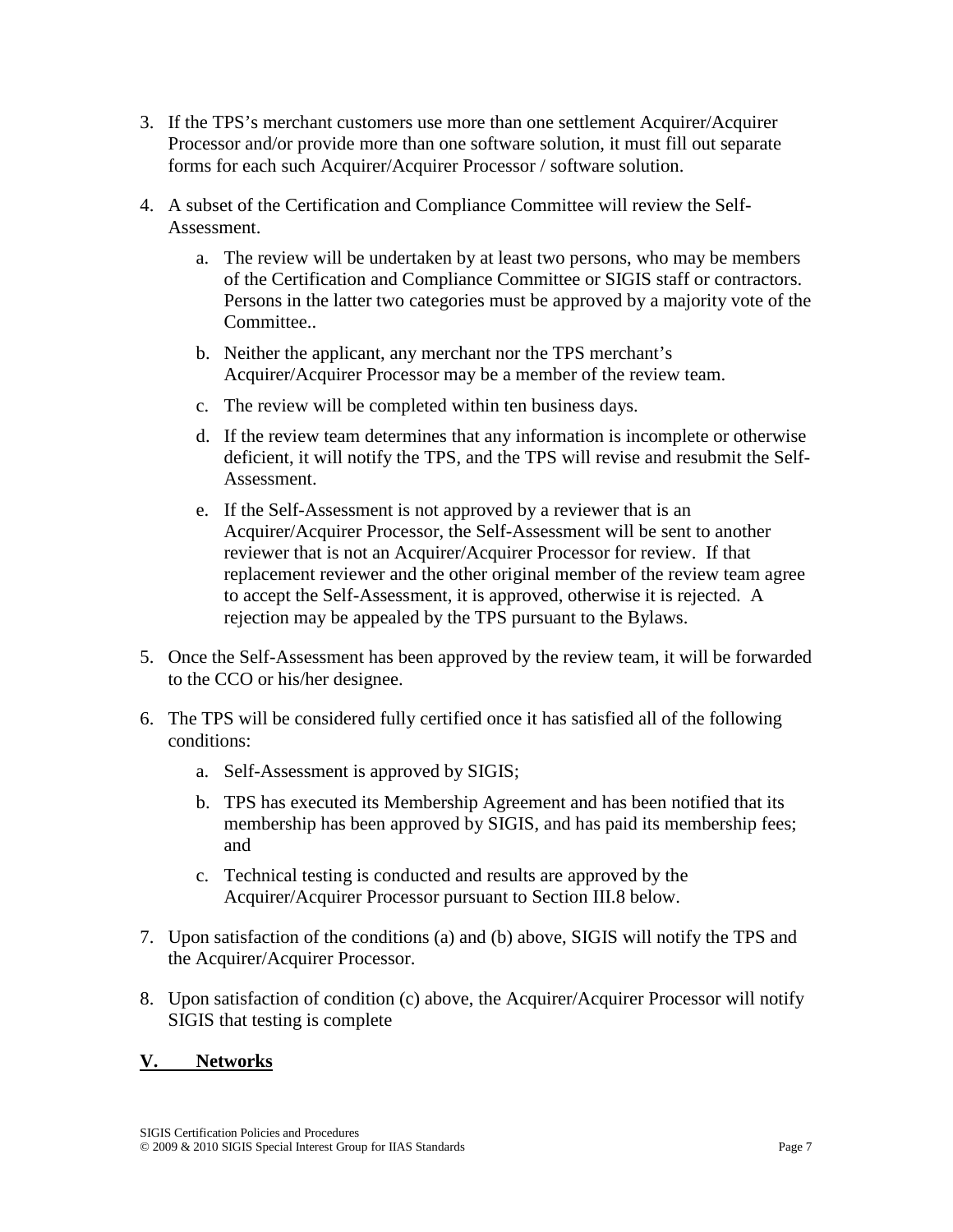- 1. A Network seeking certification must complete a SIGIS Network Self-Assessment. The Network will send the Self-Assessment to SIGIS.
- 2. If the Member Company supports more than one type of network, it must fill out separate forms for each such network (i.e. one for signature, one for PIN).
- 3. A subset of the Certification and Compliance Committee will review the Self-Assessment.
	- a. The review will be undertaken by at least two persons, who may be members of the Certification and Compliance Committee or SIGIS staff or contractors. Persons in the latter two categories must be approved by a majority vote of the Committee.
	- b. Neither the applicant nor a competing network may be a member of the review team.
	- c. The review will be completed within ten business days.
	- d. If the review team determines that any information is incomplete or otherwise deficient, it will notify the Network, and the Network will revise and resubmit the Self-Assessment.
	- e. A rejection may be appealed by the Network pursuant to the Bylaws.
- 4. The Network will be considered fully certified once it has satisfied all of the following conditions:
	- a. Self-Assessment is approved by SIGIS;
	- b. Network has executed its Membership Agreement and has been notified that its membership has been approved by SIGIS, and has paid its membership fees.
- 5. Upon satisfaction of the conditions (a) and (b) above, SIGIS will list the Network as certified.
- 6. This provision is effective upon full ratification of the  $5<sup>th</sup>$  Revision of this policy. Existing member Networks will have 60 days to complete the certification process.

# **VI. Certification of Members Engaged in Other Lines of Business**

1. SIGIS may develop additional certification programs for members engaged in lines of business for which a certification program does not currently exist. Such programs may include requirements such as self-assessment questionnaires and system testing programs. The applicant may be required to sign an agreement containing undertakings with respect to compliance with the SIGIS requirements for certification that relate to the applicant's business as well as a license to use certain SIGIS marks.